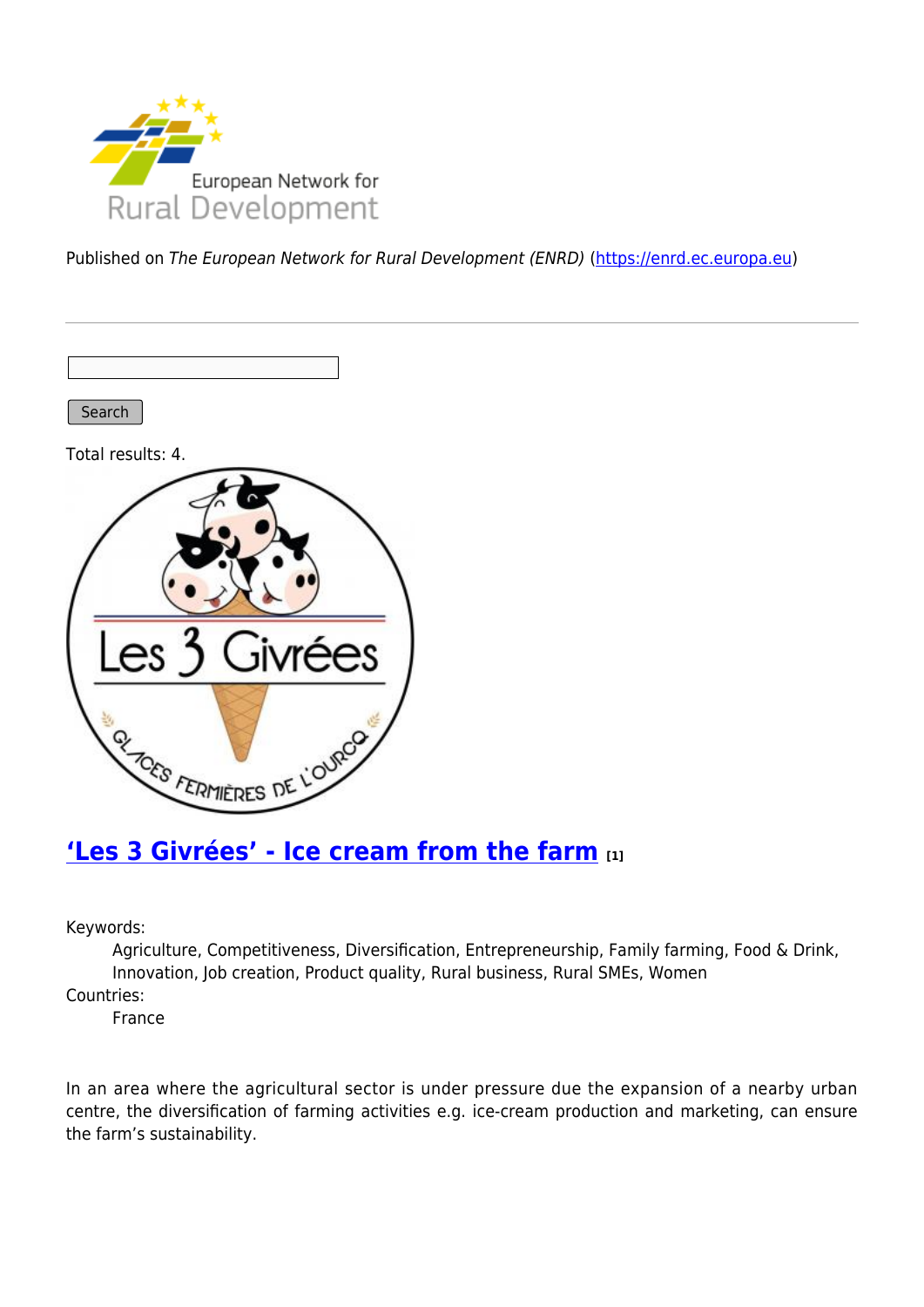# KTPSTER

# **[Kipster – introducing a modular rearing system for eggs and](https://enrd.ec.europa.eu/projects-practice/kipster-introducing-modular-rearing-system-eggs-and-poultry-production_en) [poultry production](https://enrd.ec.europa.eu/projects-practice/kipster-introducing-modular-rearing-system-eggs-and-poultry-production_en) [2]**

Keywords:

Animal husbandry, Animal welfare, Competitiveness, Entrepreneurship, Farm restructuring/modernisation, Product quality, Rural business, Rural Inspiration Awards: nominees

Countries:

The Netherlands

A company created a modular rearing system that allows them to combine egg and quality rooster meat production, while respecting the environment and animal welfare.



# **[Young farmer start-up in French Guyana](https://enrd.ec.europa.eu/projects-practice/young-farmer-start-french-guyana_en) [3]**

Keywords: Agriculture, Job creation, Women, Young farmers Countries:

France

A young female farmer used RDP support to develop a farm business that would provide her with sufficient income in order to become a full time farmer.